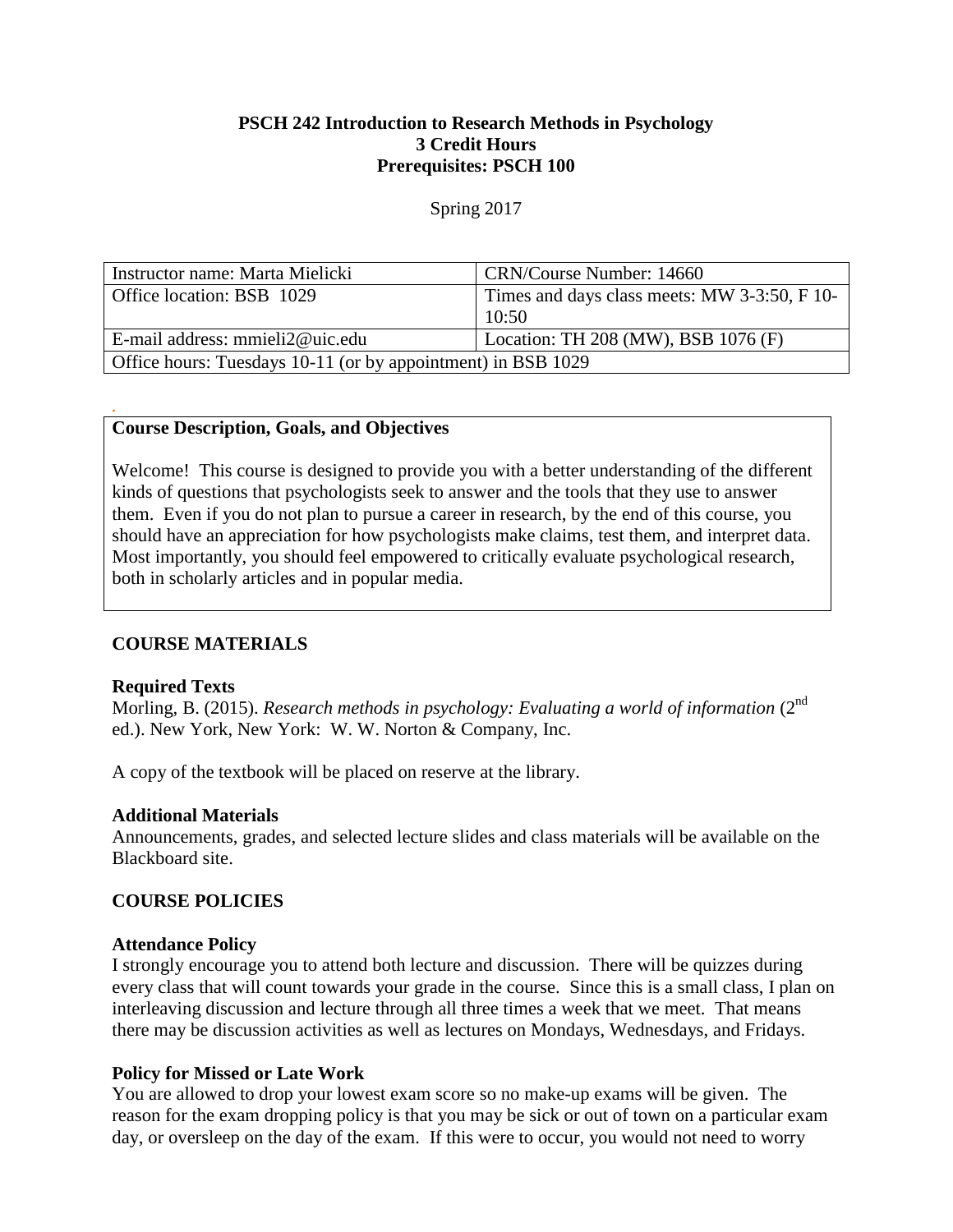about missing the exam because that exam will be dropped. Also, everyone can have a bad day. If you happened to take an exam on a day you were not prepared and you were not satisfied with your score, you could take the final exam. If the score on your final is better than one of your previous exams, the earlier exam would be dropped from your final grade calculation. However, this can only happen if you take the first three scheduled exams. In addition, if you are happy with your first three exam scores, you are not required to take the final. Late assignments will be penalized 10% for each day (up to 24 hours) that it is turned in late. If you complete all 5 of the assignments, you will have the option to drop your lowest assignment grade as well.

### **Electronic Communication**

When sending emails, remember to communicate in a professional manner. Your message should be well thought out, well-written, and include information about who you are. Always use your UIC email address for all communication. I have a 24-hour email turnaround policy. This means two things: 1) do not send an email at 1am and expect me to respond by morning and 2) if you do not hear from me after 24 hours, please send me a reminder email. You won't be pestering me, I want to make sure that you get the guidance you need. **Please put PSCH242 as the subject line**.

#### **Revision Policy**

During the class after each exam, you will have the opportunity to gain additional points towards your exam grade by explaining the items you answered incorrectly.

#### **Academic Integrity Policy**

As an academic community, UIC is committed to providing an environment in which research, learning, and scholarship can flourish and in which all endeavors are guided by academic and professional integrity. All members of the campus community–students, staff, faculty, and administrators–share the responsibility of insuring that these standards are upheld so that such an environment exists. Students who are found to have plagiarized work may be subject to various disciplinary actions, including a failing grade on a particular assignment, and failure of the entire course. Plagiarism means claiming work that is not your own – this includes work from other students (past or present) as well as work from other sources such as websites, articles, etc. This applies to both exams and assignments. Instances of academic misconduct by students will be handled pursuant to the Student Disciplinary Policy:

<http://www.uic.edu/depts/dos/studentconduct.html>

### **RELIGIOUS HOLIDAYS**

Students who wish to observe their religious holidays shall notify the faculty member by the tenth day of the semester of the date when they will be absent unless the religious holiday is observed on or before the tenth day of the semester. In such cases, the student shall notify the faculty member at least five days in advance of the date when he/she will be absent. The faculty member shall make every reasonable effort to honor the request, not penalize the student for missing the class, and if an examination or project is due during the absence, give the student an exam or assignment equivalent to the one completed by those students in attendance. If the student feels aggrieved, he/she may request remedy through the campus grievance procedure. <http://www.uic.edu/depts/oae/docs/ReligiousHolidaysFY20122014.pdf>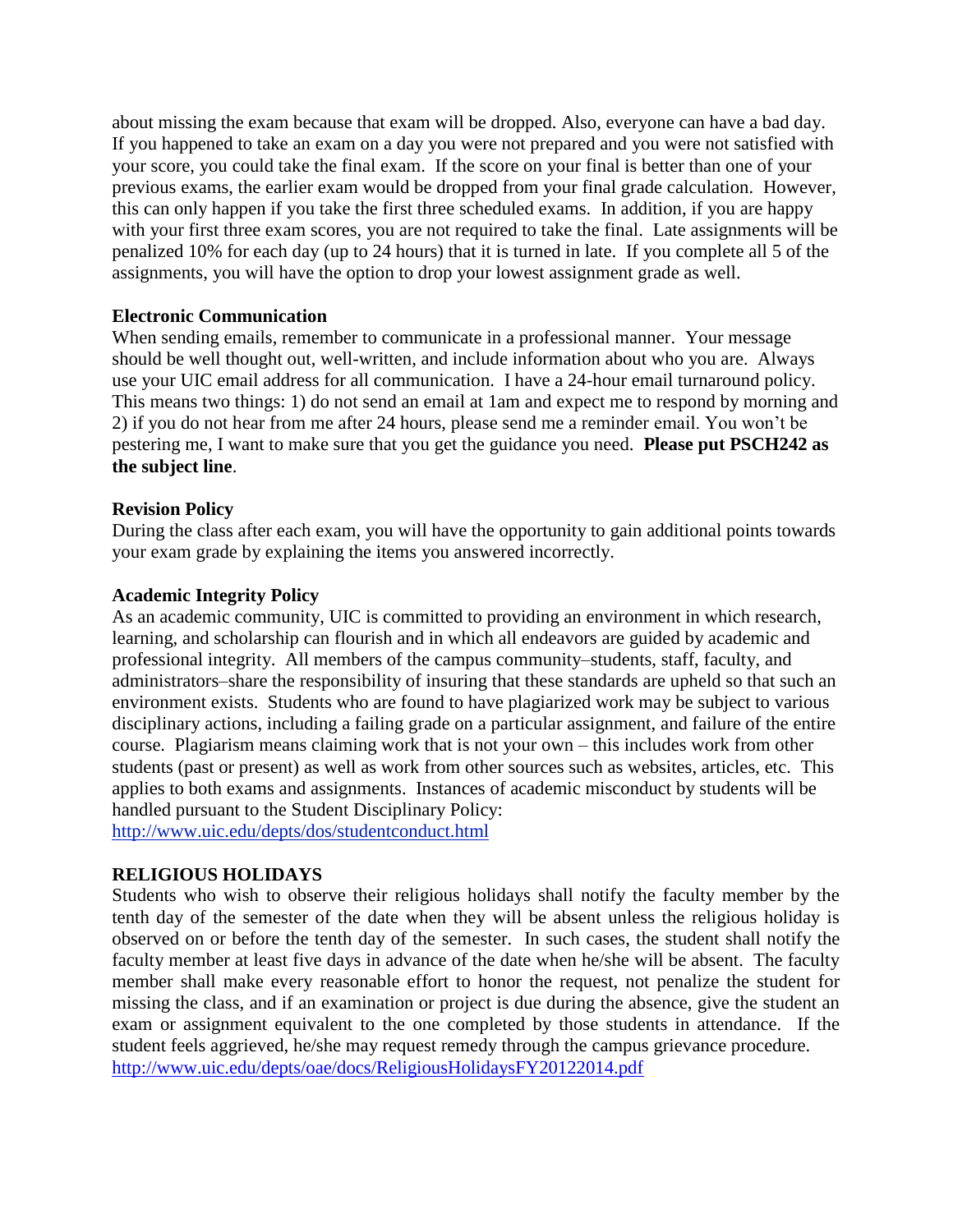# **DISABILITY ACCOMMODATION**

*The University of Illinois at Chicago is committed to maintaining a barrier-free environment so that students with disabilities can fully access programs, courses, services, and activities at UIC. Students with disabilities who require accommodations for access to and/or participation in this course are welcome, but must be registered with the Disability Resource Center (DRC). You may contact DRC at 312-413-2183 (v) or 312-413-0123 (TTY) and consult the following:* [http://www.uic.edu/depts/oaa/disability\\_resources/faq/accommodations.html.](http://www.uic.edu/depts/oaa/disability_resources/faq/accommodations.html)

# **COURSE REQUIREMENTS, METHODS OF EVALUATION, & GRADING POLICIES**

## **Exams (50%)**

There will be four exams offered during the course; three exams during the semester and a cumulative final exam. **Your lowest grade of the four will be dropped**.

### **Assignments (40%)**

You will have a total of 5 assignments over the course of the semester. Assignments will be due on the dates outlined in the syllabus. **If you complete all 5 of the assignments, the lowest of assignment grade will be dropped.**

## **Attendance Quizzes (10%)**

Quiz questions will be incorporated into every class, and the questions from each day will count towards your quiz grade. There will also be a syllabus quiz on the second day of class that will count towards your quiz grade.

# **Course Grading**

Course grades will be based on exams (50%), assignments (40%), and attendance quizzes (10%). Grades will be based on the following scale.

| Grade        | Percent       |
|--------------|---------------|
| A            | $89.5 - 100$  |
| B            | $79.5 - 89.4$ |
| $\mathsf{C}$ | 69.5-79.4     |
| D            | $59.5 - 69.4$ |
| E            | $0 - 59.4$    |

To estimate your grade during the semester, you can use the following formula:

 $(0.5 \times$  Exam average) +  $(0.4 \times$  Assignment average) +  $(0.1 \times$  Attendance Quiz average)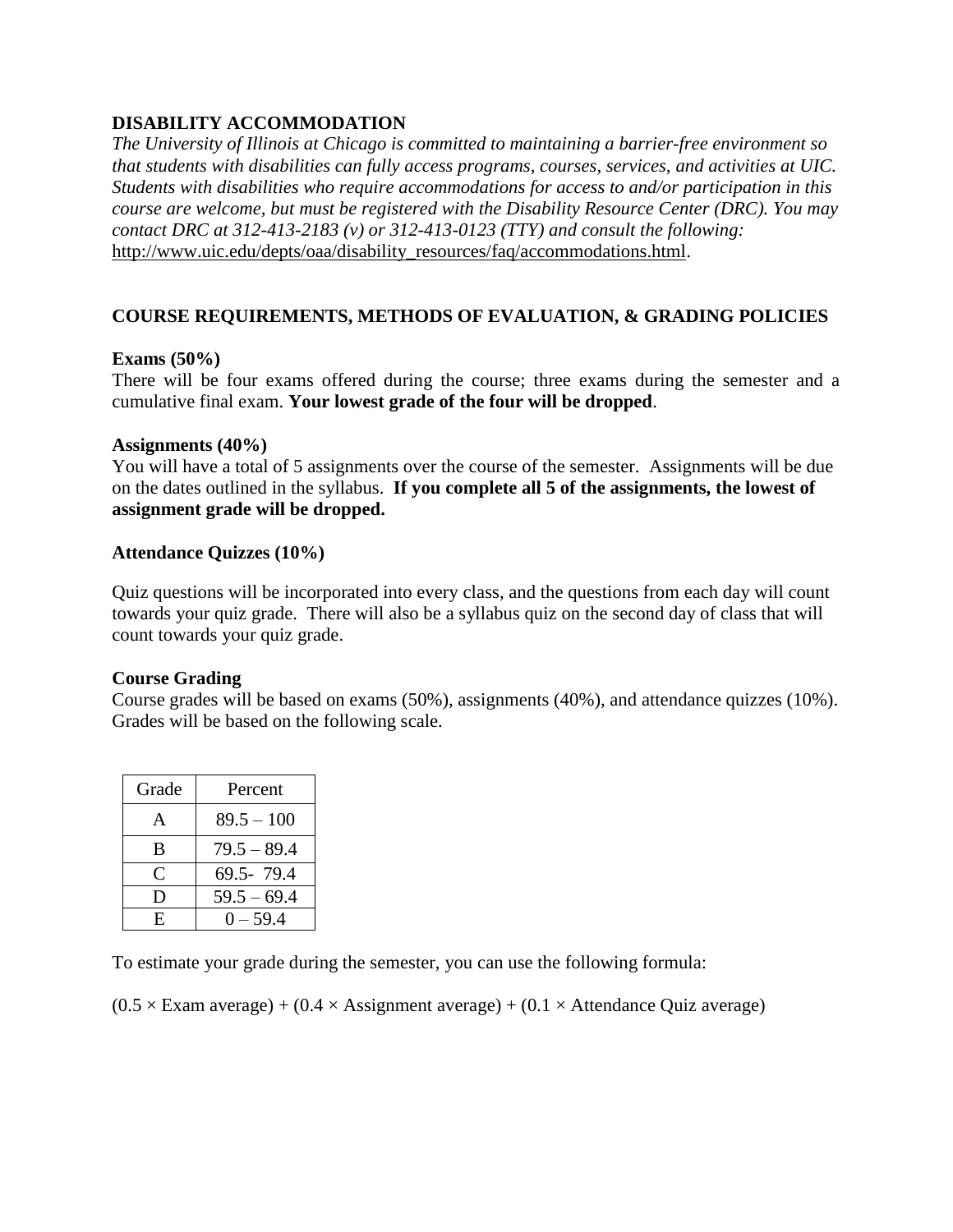| Week/Day/Date | <b>Course Event</b> |
|---------------|---------------------|
| Week 3        | Assignment 1 Due    |
| Week 5        | EXAM <sub>1</sub>   |
| Week 6        | Assignment 2 Due    |
| Week 9        | Assignment 3 Due    |
| Week 10       | EXAM <sub>2</sub>   |
| Week 11       | Assignment 4 Due    |
| Week 14       | Assignment 5 Due    |
| Week 15       | EXAM <sub>3</sub>   |
| Week 16, TBD  | Final EXAM          |

## **CALENDAR OF MAJOR COURSE EVENTS AND DEADLINES**

#### **Tentative schedule**

The following pages contain a listing of topics and assigned readings. Students are expected to have read the required readings for the week before each topic is covered in class.

Note: This topic schedule is **tentative**. Sometimes topics may take longer to cover. No assignments will be added though, and deadlines may only be pushed back not forward.

| <b>Date</b> | <b>Topic</b>                  | <b>Reading</b>  | <b>Assignment Due</b> |  |  |  |
|-------------|-------------------------------|-----------------|-----------------------|--|--|--|
| Week 1      |                               |                 |                       |  |  |  |
| 1/9         | Introduction                  |                 |                       |  |  |  |
| 1/11        |                               | pp. 23-30       | Syllabus Quiz         |  |  |  |
| 1/13        | Sources of Knowledge          | pp. 30-38       |                       |  |  |  |
| Week 2      |                               |                 |                       |  |  |  |
| 1/16        | No Class, MLK                 |                 |                       |  |  |  |
|             |                               | pp. 3-19,       |                       |  |  |  |
| 1/18        | Psychology as Science         | Rollercoasters  |                       |  |  |  |
|             |                               | article (on BB) |                       |  |  |  |
| 1/20        | <b>Scholarly Sources</b>      | pp. 39-49       |                       |  |  |  |
|             | Week 3                        |                 |                       |  |  |  |
| 1/23        | Types of Psychological Claims | pp. 55-66       |                       |  |  |  |
| 1/25        |                               | pp. 66-81       |                       |  |  |  |
| 1/27        | How to Do a Lit. Search       |                 | Assignment 1 due      |  |  |  |
|             | Week 4                        |                 |                       |  |  |  |
| 1/30        |                               | pp. 121-128     |                       |  |  |  |
| 2/1         | Measurement                   | pp. 129-146     |                       |  |  |  |
| 2/3         |                               | pp. 147-150     |                       |  |  |  |
| Week 5      |                               |                 |                       |  |  |  |
| 2/6         | Catch-up and review           |                 |                       |  |  |  |
|             |                               |                 |                       |  |  |  |
| 2/8         | EXAM#1                        |                 |                       |  |  |  |
| 2/10        | Review Exam 1                 |                 |                       |  |  |  |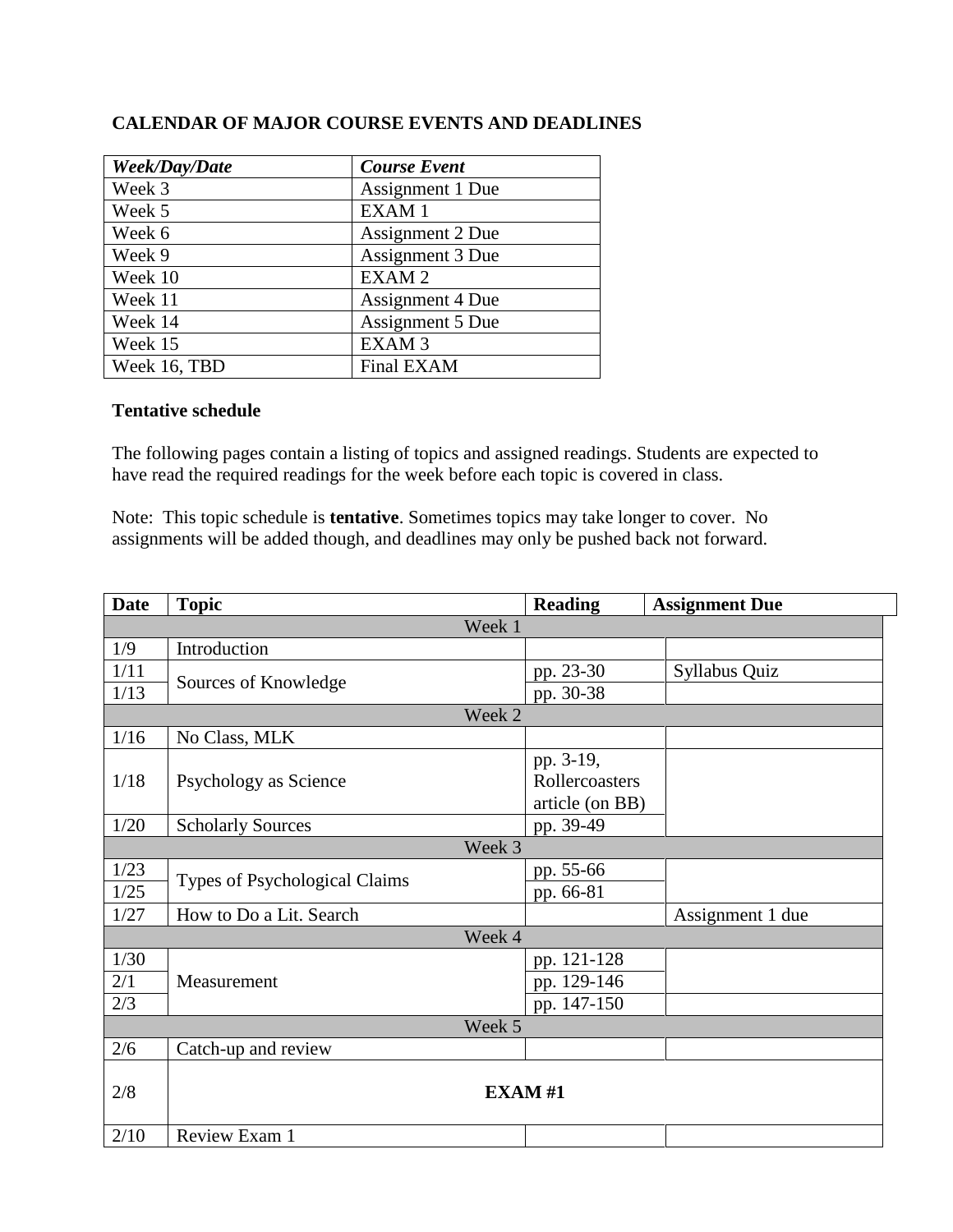| Week 6 |                                            |               |                  |  |  |  |
|--------|--------------------------------------------|---------------|------------------|--|--|--|
| 2/13   |                                            | pp. 441-446   |                  |  |  |  |
| 2/15   | <b>Descriptive Statistics</b>              | pp. 446-450   |                  |  |  |  |
| 2/17   |                                            |               | Assignment 2 due |  |  |  |
| Week 7 |                                            |               |                  |  |  |  |
| 2/20   | <b>Frequency Claims</b>                    | pp. 157-177   |                  |  |  |  |
| 2/22   | Sampling                                   | pp. 181-197   |                  |  |  |  |
| 2/24   | Survey Design                              |               |                  |  |  |  |
|        | Week 8                                     |               |                  |  |  |  |
| 2/27   |                                            | pp. 203-209   |                  |  |  |  |
|        | <b>Association Claims</b>                  |               |                  |  |  |  |
| 3/1    |                                            | pp. 210-230   |                  |  |  |  |
| 3/3    |                                            |               |                  |  |  |  |
|        | Week 9                                     |               |                  |  |  |  |
| 3/6    | <b>Causal Claims</b>                       | pp. 271-284   |                  |  |  |  |
| 3/8    | Between vs. Within Designs                 | pp. 285-302   |                  |  |  |  |
| 3/10   | <b>Experimental Design</b>                 |               | Assignment 3 due |  |  |  |
|        | Week 10                                    |               |                  |  |  |  |
| 3/13   | Catch-up and Review                        |               |                  |  |  |  |
|        |                                            |               |                  |  |  |  |
| 3/15   |                                            | <b>EXAM#2</b> |                  |  |  |  |
|        |                                            |               |                  |  |  |  |
| 3/17   | Review Exam 2                              |               |                  |  |  |  |
|        | Spring Break (3/20-3/24)                   |               |                  |  |  |  |
|        | Week 11                                    |               |                  |  |  |  |
| 3/27   | <b>Confounding Variables</b>               | pp. 307-323   |                  |  |  |  |
| 3/29   | <b>Null Results</b>                        | pp. 323-338   |                  |  |  |  |
| 3/30   | Identifying and Fixing Threats to Validity |               | Assignment 4 due |  |  |  |
|        | Week 12                                    |               |                  |  |  |  |
| 4/3    |                                            | pp. 343-353   |                  |  |  |  |
| 4/5    | <b>Complex Designs: Interactions</b>       | pp. 353-373   |                  |  |  |  |
| 4/7    |                                            |               |                  |  |  |  |
|        | Week 13                                    |               |                  |  |  |  |
| 4/10   | <b>Complex Designs: Interactions</b>       |               |                  |  |  |  |
| 4/12   | Quasi-Experiments & Small-N                | pp. 381-408   |                  |  |  |  |
| 4/14   |                                            |               |                  |  |  |  |
|        | Week 14                                    |               |                  |  |  |  |
|        | Replicability, Generalization, & the Real  |               |                  |  |  |  |
| 4/17   | World                                      | pp. 413-437   |                  |  |  |  |
| 4/19   | Ethics                                     | pp. 89-112    |                  |  |  |  |
| 4/21   | Catch-up and Review                        |               | Assignment 5 due |  |  |  |
|        | Week 15                                    |               |                  |  |  |  |
|        |                                            |               |                  |  |  |  |
| 4/24   | <b>EXAM#3</b>                              |               |                  |  |  |  |
|        |                                            |               |                  |  |  |  |
| 4/26   | Review Exam 3                              |               |                  |  |  |  |
| 4/28   | Review for Final                           |               |                  |  |  |  |